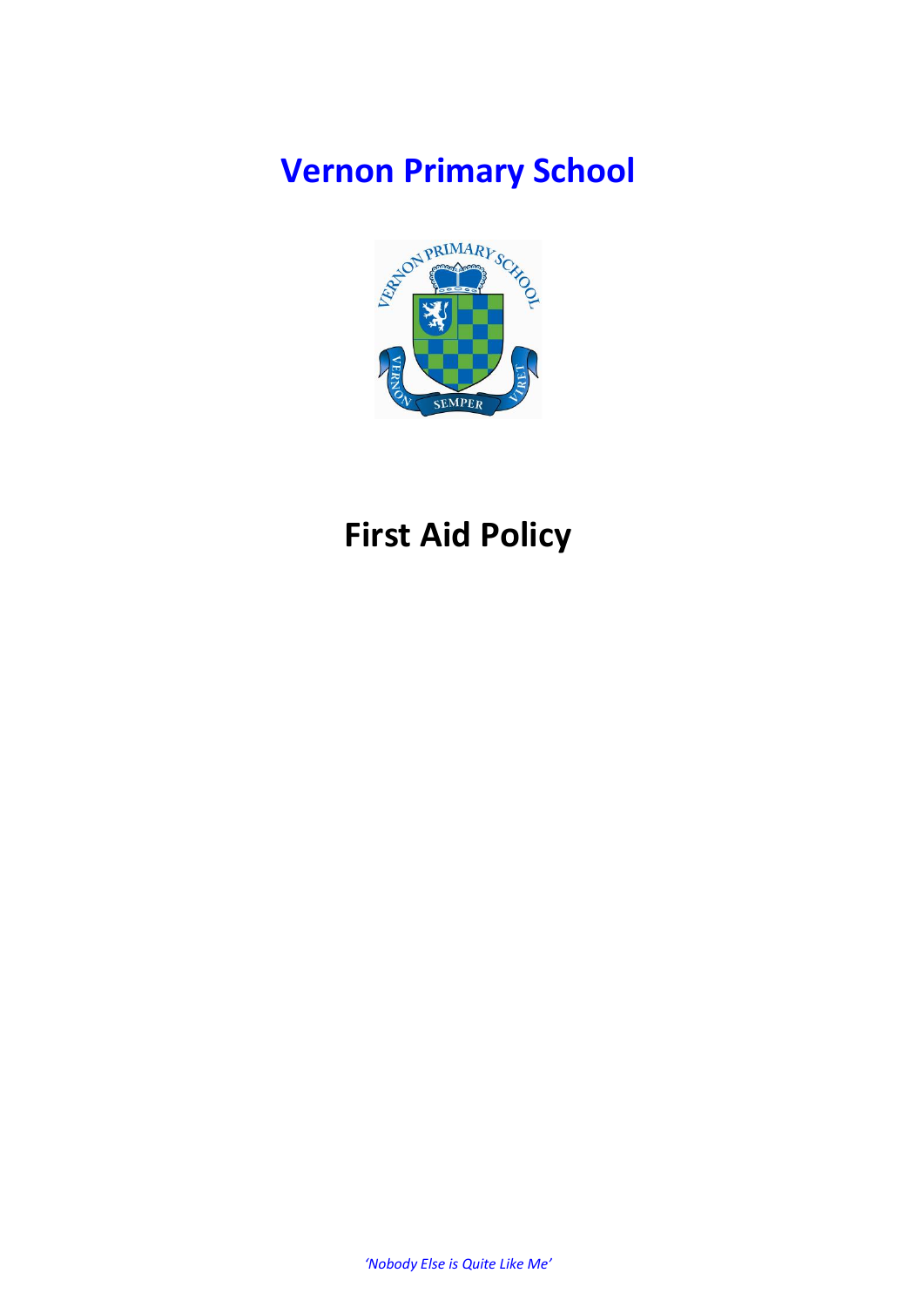#### 1. Aims

The aims of our first aid policy are to:

- Ensure the health and safety of all staff, pupils and visitors
- Ensure that staff and governors are aware of their responsibilities with regards to health and safety
- Provide a framework for responding to an incident and recording and reporting the outcomes

## 2. Legislation and guidance

This policy is based on the [Statutory Framework for the Early Years Foundation Stage](https://www.gov.uk/government/publications/early-years-foundation-stage-framework--2) and [Early years](https://www.gov.uk/government/publications/early-years-foundation-stage-framework--2/early-years-foundation-stage-coronavirus-disapplications)  [foundation stage: coronavirus disapplications](https://www.gov.uk/government/publications/early-years-foundation-stage-framework--2/early-years-foundation-stage-coronavirus-disapplications) guidance, advice from the Department for Education on [first aid in](https://www.gov.uk/government/publications/first-aid-in-schools)  [schools](https://www.gov.uk/government/publications/first-aid-in-schools), [health and safety in schools](https://www.gov.uk/government/publications/health-and-safety-advice-for-schools) and [actions for schools during the coronavirus outbreak](https://www.gov.uk/government/publications/actions-for-schools-during-the-coronavirus-outbreak), and the following legislation:

- > [The Health and Safety \(First Aid\) Regulations 1981,](http://www.legislation.gov.uk/uksi/1981/917/regulation/3/made) which state that employers must provide adequate and appropriate equipment and facilities to enable first aid to be administered to employees, and qualified first aid personnel
- > [The Management of Health and Safety at Work Regulations 1992,](http://www.legislation.gov.uk/uksi/1992/2051/regulation/3/made) which require employers to make an assessment of the risks to the health and safety of their employees
- [The Management of Health and Safety at Work Regulations 1999,](http://www.legislation.gov.uk/uksi/1999/3242/contents/made) which require employers to carry out risk assessments, make arrangements to implement necessary measures, and arrange for appropriate information and training
- [The Reporting of Injuries, Diseases and Dangerous Occurrences Regulations \(RIDDOR\) 2013,](http://www.legislation.gov.uk/uksi/2013/1471/schedule/1/paragraph/1/made) which state that some accidents must be reported to the Health and Safety Executive (HSE), and set out the timeframe for this and how long records of such accidents must be kept
- [Social Security \(Claims and Payments\) Regulations 1979,](http://www.legislation.gov.uk/uksi/1979/628) which set out rules on the retention of accident records
- [The School Premises \(England\) Regulations 2012,](http://www.legislation.gov.uk/uksi/2012/1943/regulation/5/made) which require that suitable space is provided to cater for the medical and therapy needs of pupils

## 3. Roles and responsibilities

#### **3.1 First aiders**

The school's first aiders are listed in appendix 1. They are responsible for:

- Taking charge when someone is injured or becomes ill
- Ensuring there is an adequate supply of medical materials in first aid kits, and replenishing the contents of these kits
- Ensuring that an ambulance or other professional medical help is summoned when appropriate
- Acting as first responders to any incidents; they will assess the situation where there is an injured or ill person, and provide immediate and appropriate treatment
- Sending pupils home to recover, where necessary
- Filling in an accident report on the same day, or as soon as is reasonably practicable, after an incident

Their names will also be displayed prominently around the school.

#### **3.2 The local authority and governing board**

Cheshire East has ultimate responsibility for health and safety matters in the school, but delegates responsibility for the strategic management of such matters to the school's governing board.

The governing board delegates operational matters and day-to-day tasks to the headteacher and staff members.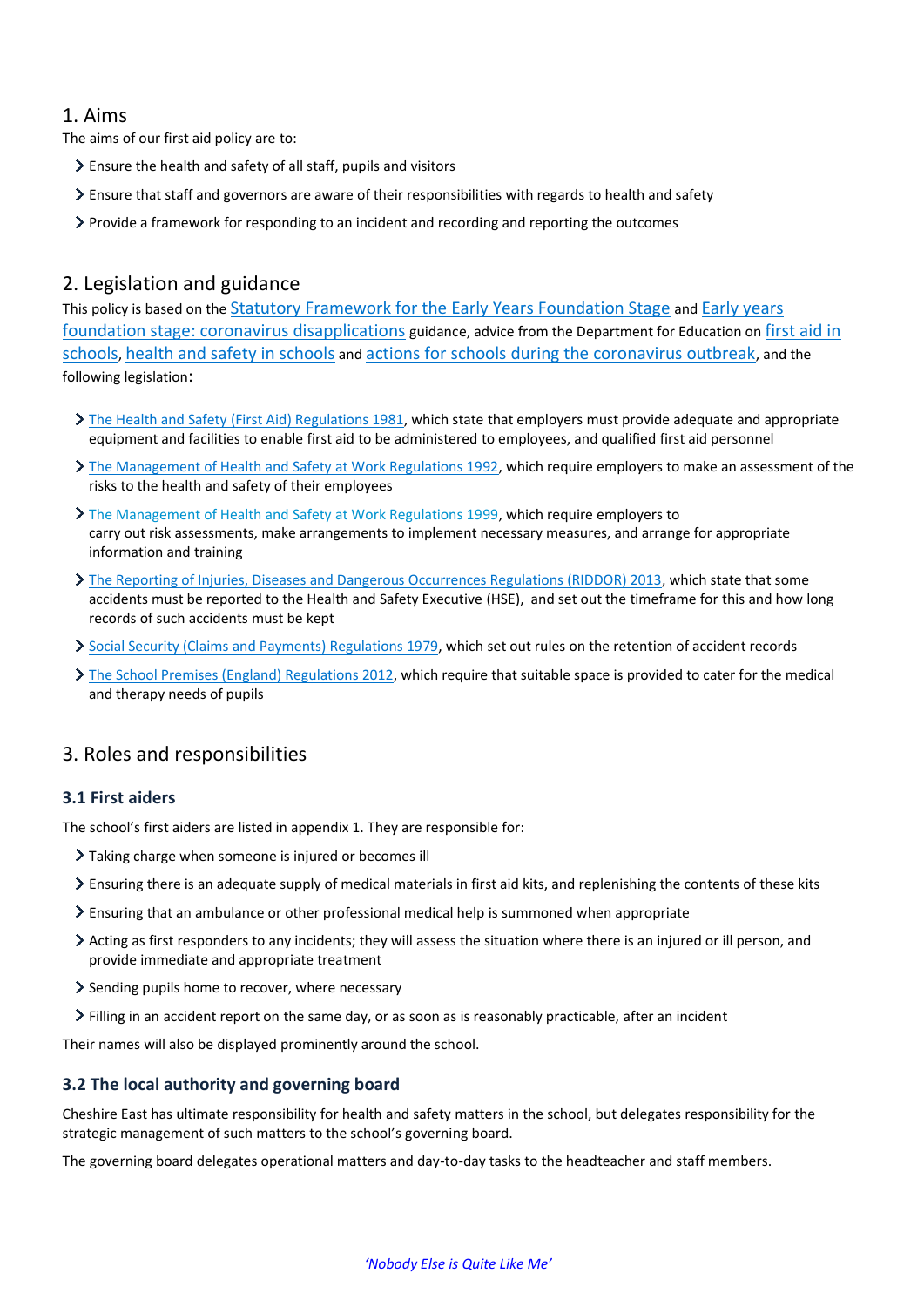#### **3.3 The headteacher**

The headteacher is responsible for the implementation of this policy, including:

- Ensuring that an appropriate number of trained first aid personnel are present in the school at all times
- $\geq$  Ensuring that first aiders have an appropriate qualification, keep training up to date and remain competent to perform their role
- Ensuring all staff are aware of first aid procedures
- Ensuring appropriate risk assessments are completed and appropriate measures are put in place
- Undertaking, or ensuring that managers undertake, risk assessments, as appropriate, and that appropriate measures are put in place
- $\geq$  Ensuring that adequate space is available for catering to the medical needs of pupils
- Reporting specified incidents to the HSE when necessary (see section 6)

#### **3.4 Staff**

School staff are responsible for:

- Ensuring they follow first aid procedures
- Ensuring they know who the first aiders in school are
- Completing accident reports for all incidents they attend to where a first aider is not called
- Informing the headteacher or their manager of any specific health conditions or first aid needs

#### 4. First aid procedures

#### **4.1 In-school procedures**

In the event of an accident resulting in injury:

- The closest member of staff present will assess the seriousness of the injury and seek the assistance of a qualified first aider, if appropriate, who will provide the required first aid treatment
- The first aider, if called, will assess the injury and decide if further assistance is needed from a colleague or the emergency services. They will remain on scene until help arrives
- The first aider will also decide whether the injured person should be moved or placed in a recovery position
- If the first aider judges that a pupil is too unwell to remain in school, parents will be contacted and asked to collect their child. Upon their arrival, the first aider will recommend next steps to the parents
- If emergency services are called, a member of staff will contact parents immediately
- The first aider will complete an accident report form on the same day or as soon as is reasonably practical after an incident resulting in an injury

There will be at least 1 person who has a current paediatric first aid (PFA) certificate on the premises at all times.

#### **Short term prescription medication**.

The school cannot administer short term prescription medication to children, for example antibiotics or topical medication. The parent/carer may choose to keep their child at home for the course of the medication. If the child is well enough to be in school they can either take the medication at home, before and after school, or the parent/carer can make an arrangement to administer the medication to the child at the school office.

**During coronavirus**: we will use our 'best endeavours' to ensure 1 person with a full PFA certificate is on site when children aged 2 to 5 are present. If, after taking all possible steps in our power, we're still unable to secure a staff member with a full PFA certificate, we will carry out a written risk assessment and ensure someone with a current first aid at work or emergency PFA certification is on site at all times when these children are.

**During coronavirus**: first aiders will follow Health and Safety Executive (HSE) guidance for [first aid during coronavirus.](https://www.hse.gov.uk/coronavirus/first-aid-and-medicals/first-aid-certificate-coronavirus.htm) They will try to assist at a safe distance from the casualty as much as possible and minimise the time they share a breathing zone. Treating any casualty properly will be the first concern. Where it is necessary for first aid provision to be administered in

*'Nobody Else is Quite Like Me'*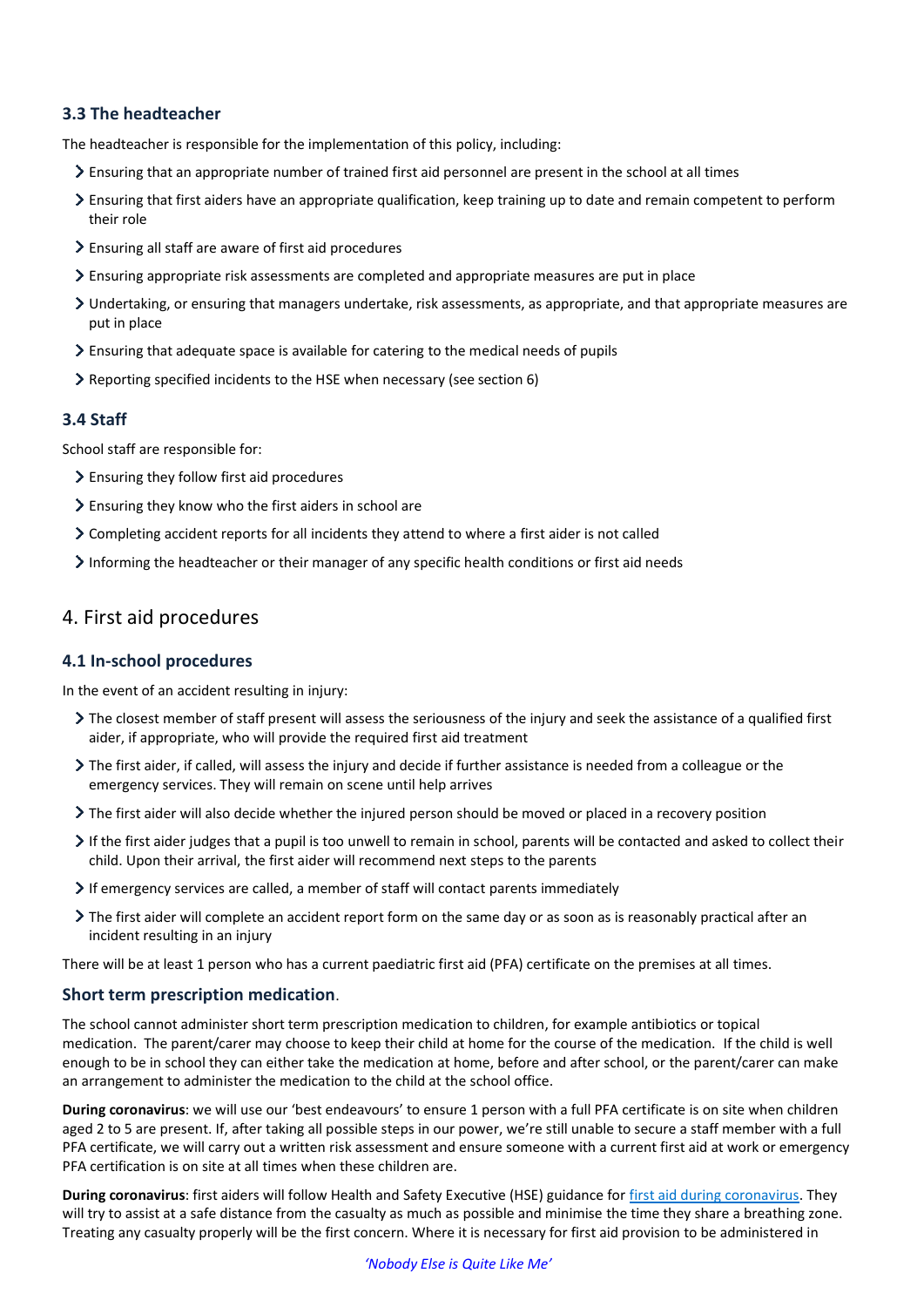close proximity, those administering it will pay particular attention to sanitation measures immediately afterwards including washing their hands.

#### **4.2 Off-site proced**u**res**

When taking pupils off the school premises, staff will ensure they always have the following:

- > A school mobile phone
- > A portable first aid kit
- $\geq$  Information about the specific medical needs of pupils
- > Parents' contact details

Risk assessments will be completed by the teacher prior to any educational visit that necessitates taking pupils off school premises.

There will always be at least 1 first aider with a current paediatric first aid (PFA) certificate on school trips and visits, as required by the statutory framework for the Early Years Foundation Stage.

**During coronavirus**: we will use our 'best endeavours' to ensure 1 person with a full PFA certificate accompanies children on outings when children aged 2 to 5 are present. If, after taking all possible steps in our power, we're still unable to secure a staff member with a full PFA certificate, we will include this in our written risk assessment and ensure someone with a current first aid at work or emergency PFA certification accompanies these children on the outing. Outings will only be undertaken if it is safe to do so. We will take account of any government advice in relation to educational visits during the coronavirus pandemic.

**During coronavirus**: we will take account of any government advice in relation to educational visits during the coronavirus pandemic.

#### 5. First aid equipment

A typical first aid kit in our school will include the following:

- A leaflet with general first aid advice
- > Regular and large bandages
- $\geq$  Eve pad bandages
- $\sum$  Triangular bandages
- > Adhesive tape
- > Safety pins
- > Disposable gloves
- > Antiseptic wipes
- > Plasters of assorted sizes
- > Scissors
- > Cold compresses
- $\geq$  Burns dressings

No medication is kept in first aid kits.

First aid kits are stored in each classroom, on the corridors and in the school office.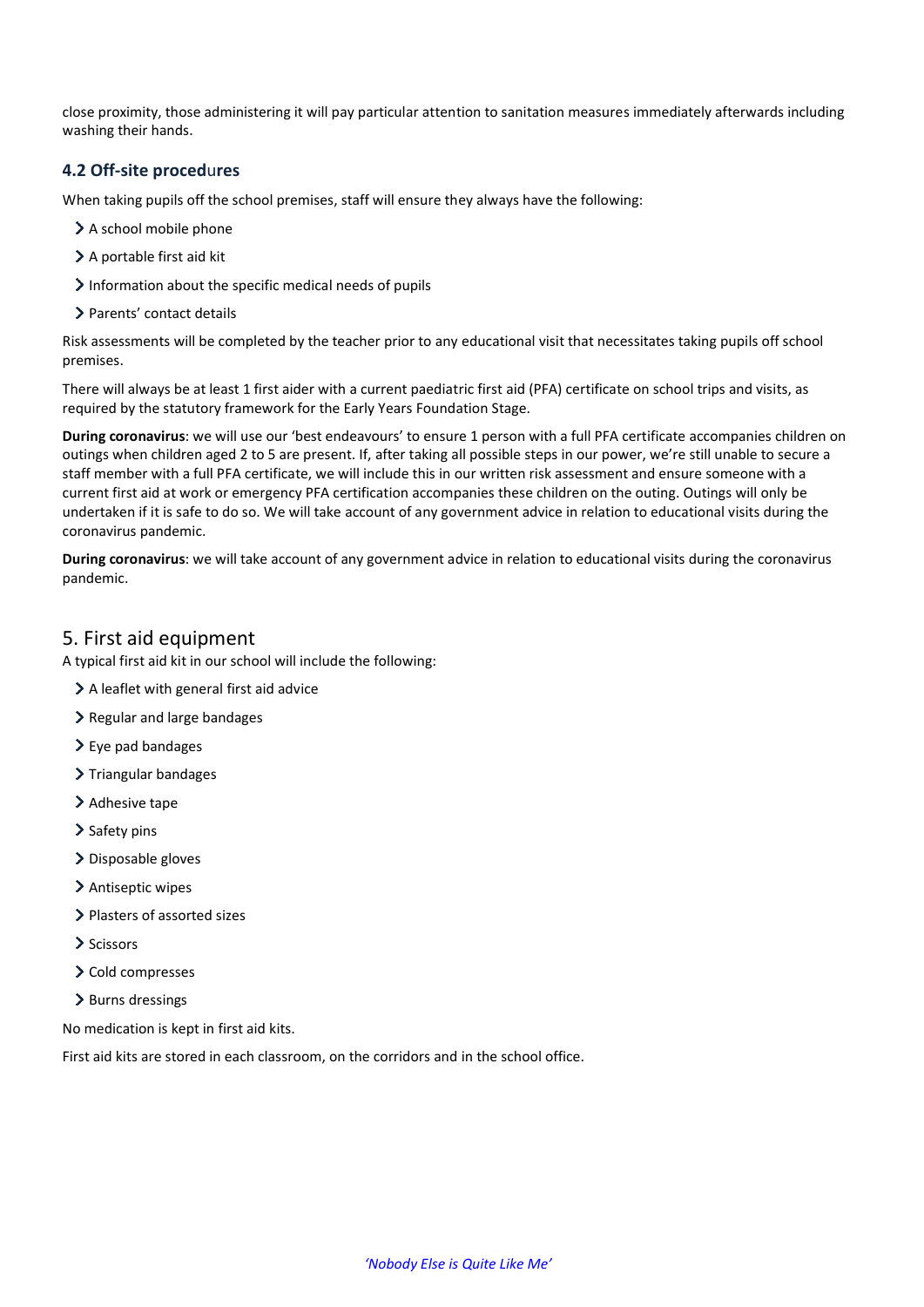# 6. Record-keeping and reporting

#### **6.1 First aid and accident record book**

- An accident form will be completed by the first aider on the same day or as soon as possible after an incident resulting in an injury
- As much detail as possible should be supplied when reporting an accident, including all of the information included on the school accident form.
- Records held in the first aid and accident book will be retained by the school for a minimum of 3 years, in accordance with regulation 25 of the Social Security (Claims and Payments) Regulations 1979, and then securely disposed of

#### **6.2 Reporting to the HSE**

The School Business Manager will report any accident which results in a reportable injury, disease, or dangerous occurrence as defined in the RIDDOR 2013 legislation (regulations 4, 5, 6 and 7) using the PRIME Electronic Accident Reporting System.

#### **6.3 Notifying parents**

A parent notification sheet is completed by the first aider which is given to the pupil to take home. For head bumps a spider message will be sent home to alert the parent that an incident has occurred. Parents are informed of any accident or injury sustained by a pupil, and any first aid treatment given, on the same day, or as soon as reasonably practicable.

## 7. Training

All school staff are able to undertake first aid training if they would like to.

All first aiders must have completed a training course, and must hold a valid certificate of competence to show this. The school will keep a register of all trained first aiders, what training they have received and when this is valid until (see appendix 1).

Staff are encouraged to renew their first aid training when it is no longer valid.

At all times, at least 1 staff member will have a current paediatric first aid (PFA) certificate which meets the requirements set out in the Early Years Foundation Stage statutory framework and is updated at least every 3 years.

**During coronavirus**: if PFA certificate requalification training is prevented for reasons associated with the pandemic, the validity of current PFA certificates (expiring on or after 1 October 2020) can be extended to 31 March 2021 at the latest. We will do our best to arrange requalification training at the earliest opportunity. If staff members' certificates do need to be extended, we will encourage them to access online resources to refresh their knowledge of paediatric first aid procedures while waiting for face-to-face training.

Policy Date: Sept 2021 Review Date: Sept 2022 Ratified by Governors: Sept 2021